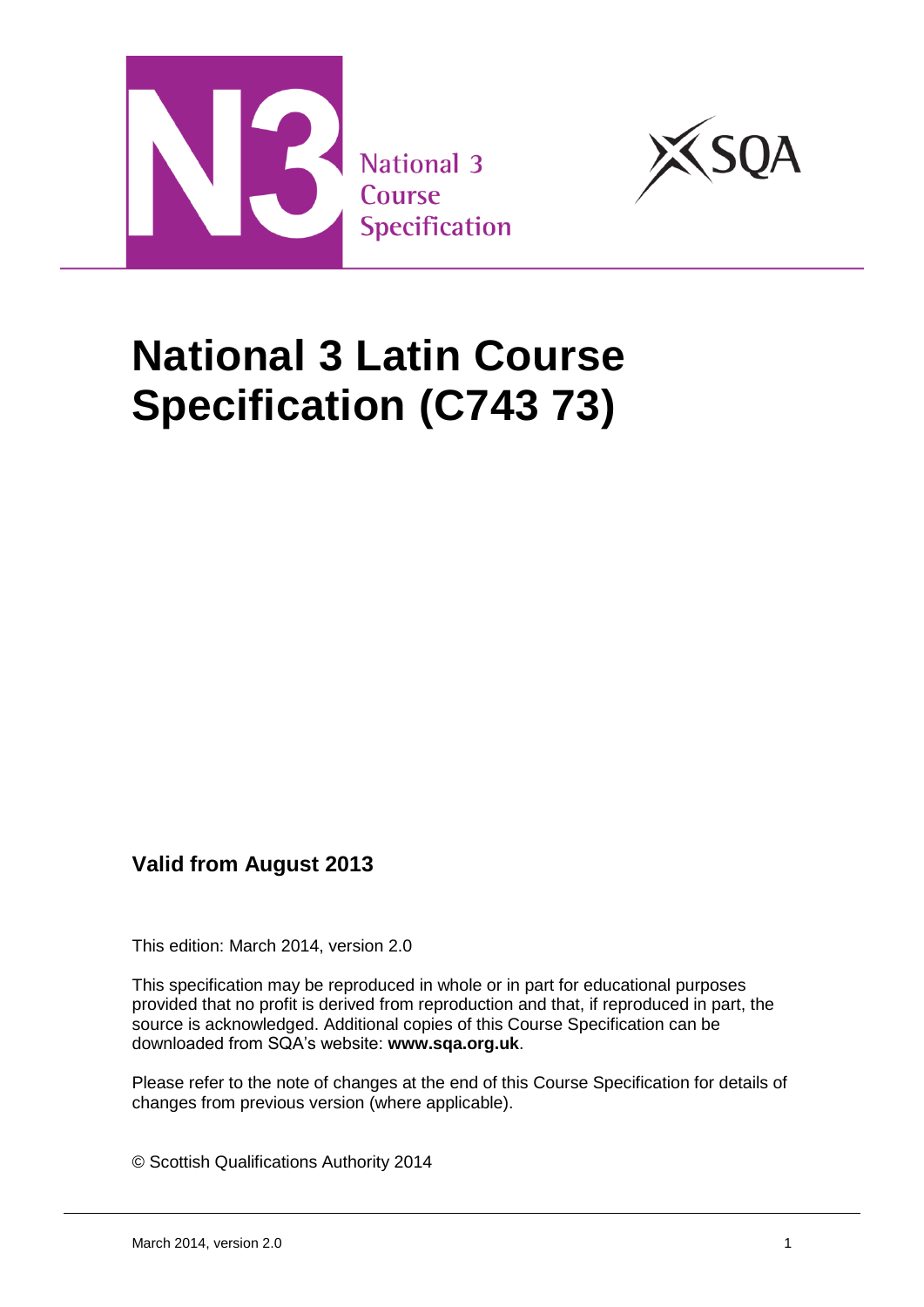## **Course outline**

**Course title:** National 3 Latin

**SCQF:** level 3 (18 SCQF credit points)

**Course code:** C743 73

**Mandatory Units**

**Latin: Translating (National 3) 9 SCQF credit points Latin: Literary Appreciation (National 3) 9 SCQF credit points**

### **Recommended entry**

Entry to this Course is at the discretion of the centre. However, relevant experiences and outcomes may also provide an appropriate basis for doing this Course.

## **Progression**

This Course or its Units may provide progression to:

- other qualifications in Latin or related areas
- further study, employment and/or training

Further details are provided in the Rationale section.

## **Equality and inclusion**

This Course Specification has been designed to ensure that there are no unnecessary barriers to learning or assessment. The individual needs of learners should be taken into account when planning learning experiences, selecting assessment methods or considering alternative evidence. For further information, please refer to the *Course Support Notes.*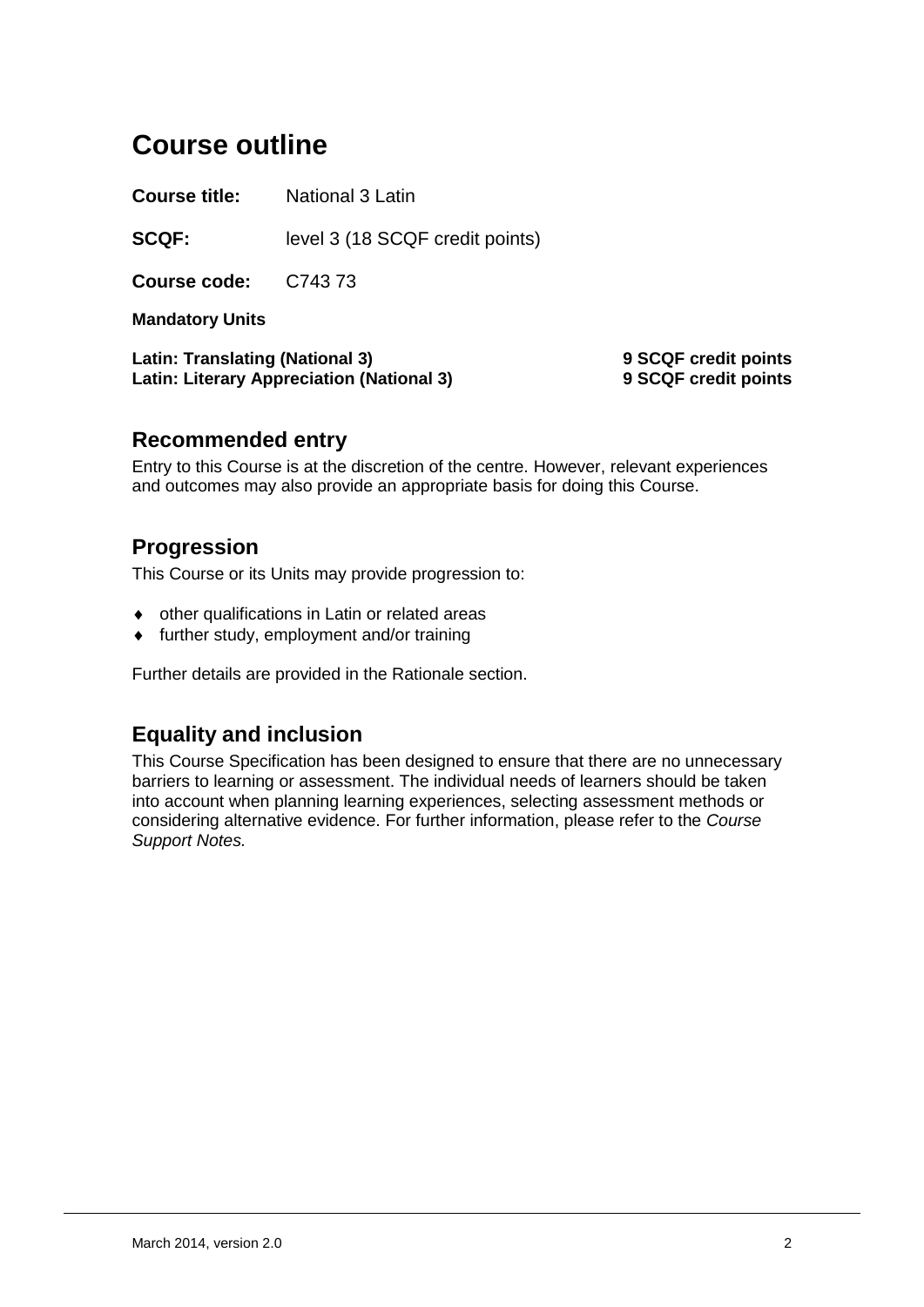## **Rationale**

All new and revised National Courses reflect Curriculum for Excellence values, purposes and principles. They offer flexibility, provide more time for learning, more focus on skills and applying learning, and scope for personalisation and choice.

In this Course, and its component Units, there will be an emphasis on skills development and the application of those skills. Assessment approaches will be proportionate, fit for purpose and will promote best practice, enabling learners to achieve the highest standards they can.

This Course provides learners with opportunities to continue to acquire and develop the attributes and capabilities of the four capacities, as well as skills for learning, skills for life and skills for work.

All Courses provide opportunities for learners to develop breadth, challenge and application, but the focus and balance of the assessment will be appropriate for the subject area.

## **Relationship between the Course and Curriculum for Excellence values, purposes and principles**

The Course supports lifelong learning for learners of all ages. Learning about the cultures of the world or about the social and political dimensions of society will be enhanced by an awareness of the contributions made by Roman civilisations.

The Course provides learners with the opportunity to develop linguistic awareness and analytical skills through the study of Latin texts. Learners develop an appreciation of the interconnected nature of languages, and an understanding of the legacy of Roman civilisation and its influence on their own culture and that of others.

Learners encounter a wide range of different types of texts in different media. Building on the four capacities, the Course enables learners to communicate, be critical thinkers, develop cultural awareness and be creative.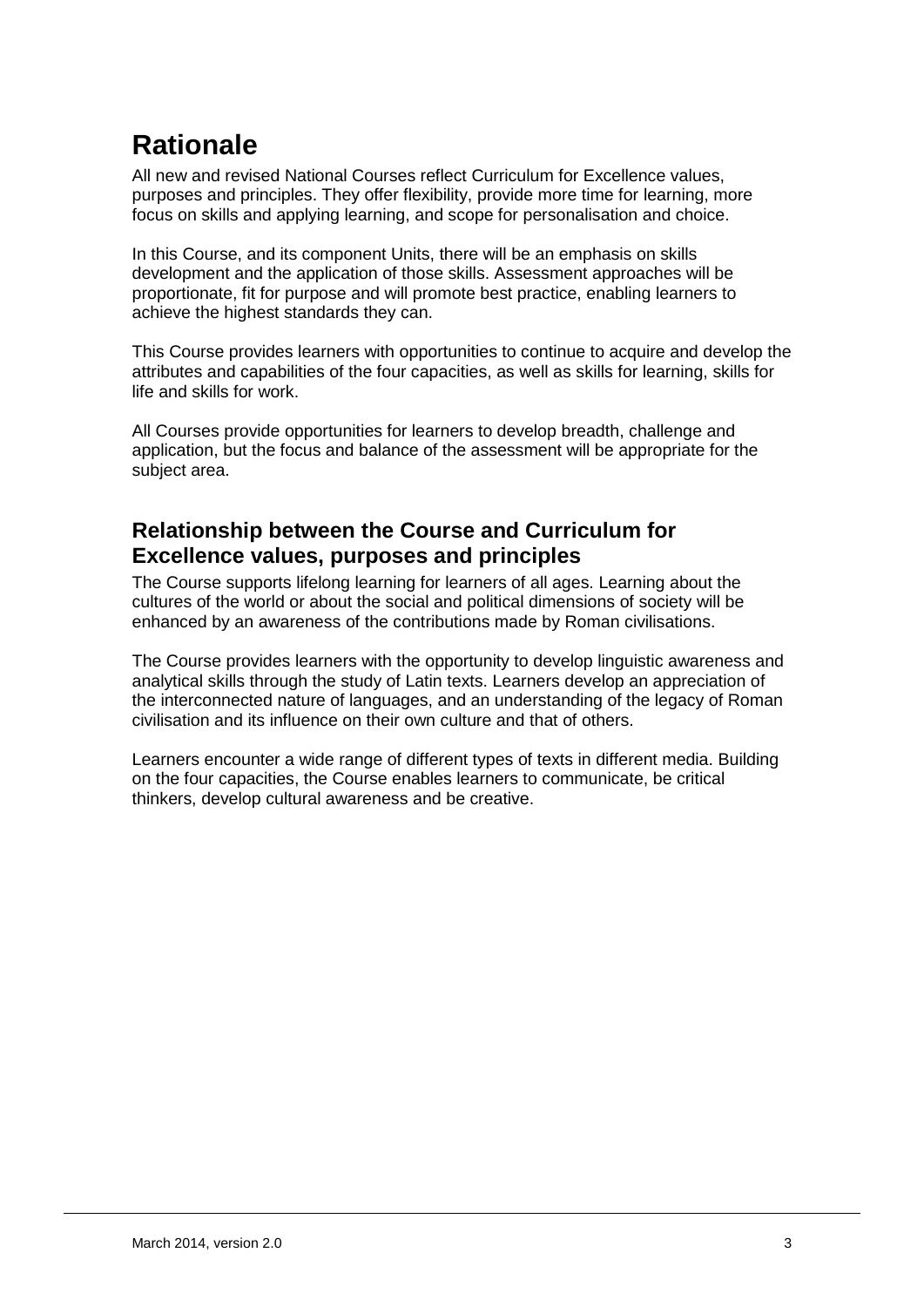## **Purpose and aims of the Course**

The main purpose of the Course is to provide learners with the opportunity to develop translation skills and the ability to understand, analyse and evaluate through the study of Latin language and literature.

The Course offers learners opportunities to develop and extend a wide range of skills. In particular, the Course aims to enable learners to develop:

- $\bullet$  the language skills of translation
- $\bullet$  the ability to understand, analyse and evaluate
- $\bullet$  the ability to apply knowledge of language
- knowledge and understanding of literary techniques and Roman culture

The Course contributes towards the development of literacy skills by providing learners with opportunities to listen, talk, read and write in English, and to read in Latin.

### **Information about typical learners who might do the Course**

The Course provides flexibility, personalisation and choice to enable learners to achieve in different ways and at different paces.

Prior learning in the subject is not essential, although the Course provides opportunities for learners to build on prior learning experienced in a broad general education.

The Course provides learners with the opportunity to develop understanding of how language works, and use language well to communicate ideas and information, develop language competence to support understanding and communication, and use creative and critical thinking to synthesise ideas and arguments.

The Course also provides learners with the opportunity to use different media effectively for learning and communication, enhance their enjoyment and their understanding of their own and other cultures, and explore the interconnected nature of languages.

The Course is designed to be accessible.

The Course provides opportunities for vertical and lateral progression to National Courses, and to other SQA qualifications in Latin and related fields.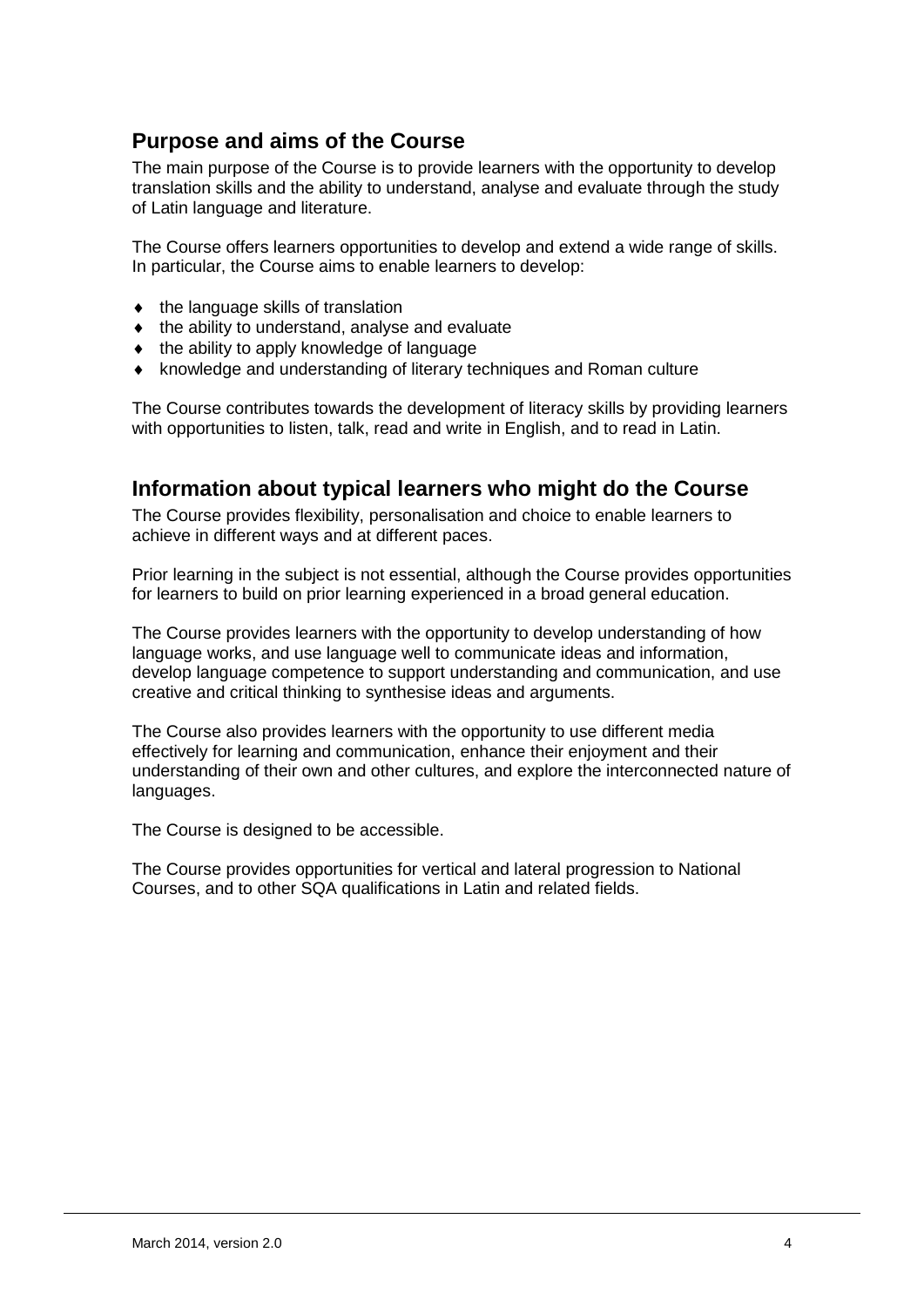## **Course structure and conditions of award**

### **Course structure**

This Course is made up of two mandatory Units. The two Units include the language skills of translating, understanding, analysing and evaluating. The Course provides the opportunity to integrate these language skills across the Units. Each Unit also offers opportunities for learners to focus on particular skills.

Units are statements of standards for assessment and not programmes of learning and teaching. They can be delivered in a number of ways.

#### **Latin: Translating (National 3)**

The purpose of this Unit is to provide learners with the opportunity to study simple Latin texts and to develop the language skills needed for translation. Learners also develop basic knowledge of vocabulary, accidence and syntax.

#### **Latin: Literary Appreciation (National 3)**

The purpose of this Unit is to provide learners with the opportunity to develop the language skills needed to understand, analyse and evaluate simple texts in Latin and translated into English. Learners also develop basic knowledge and understanding of literary techniques and aspects of Roman culture.

### **Conditions of award**

To achieve the National 3 Latin Course, learners must pass all of the required Units. The required Units are shown in the Course outline section.

National 3 Courses are not graded.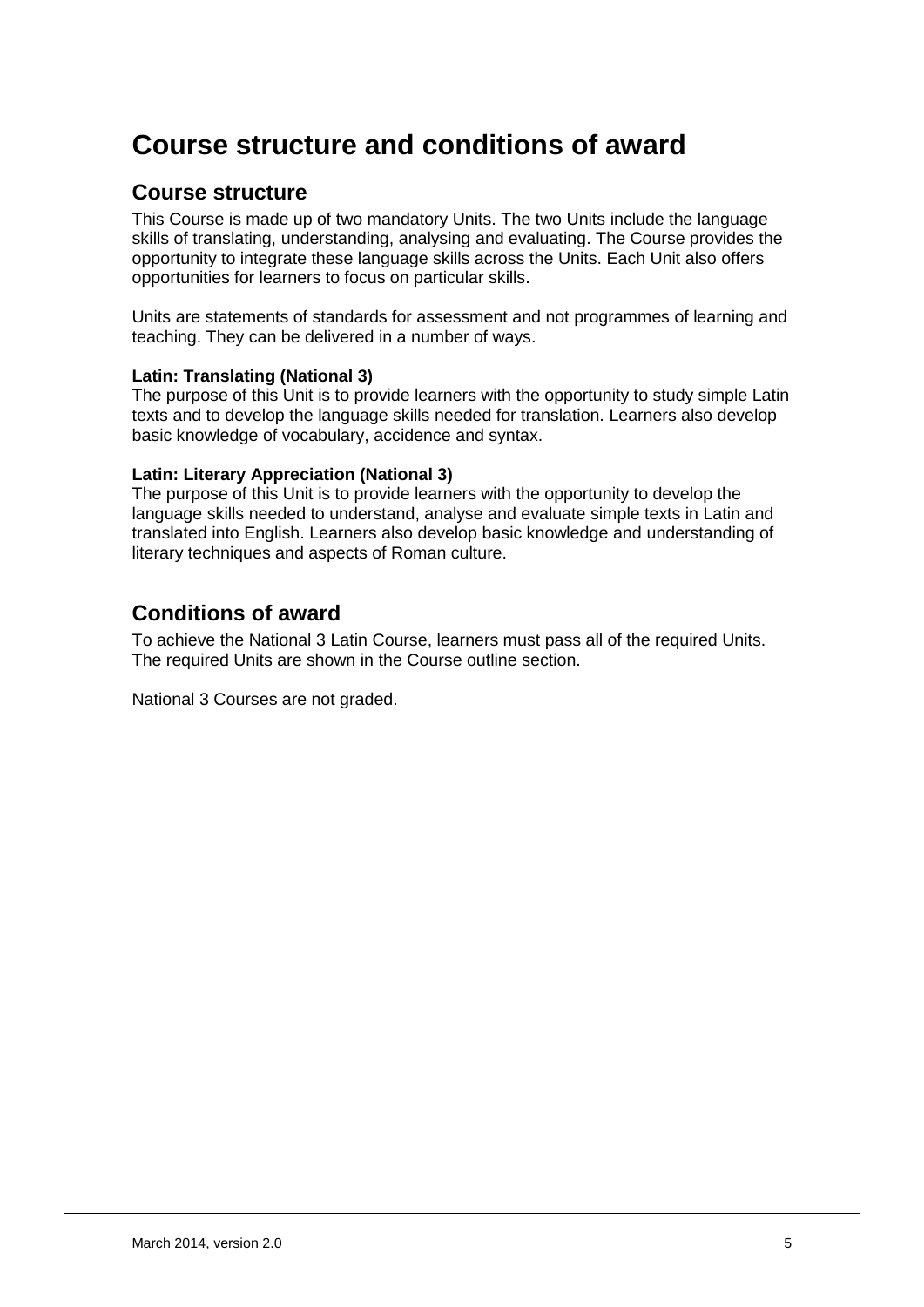## **Skills, knowledge and understanding**

Full skills, knowledge and understanding for the Course will be given in the *Course Support Notes*. A broad overview of the subject skills, knowledge and understanding that will be covered in the Course is given in this section.

These include:

- translating skills, including developing basic knowledge of vocabulary, accidence and syntax
- understanding, analysing and evaluating simple texts in Latin and translated into English
- basic knowledge and understanding of literary techniques and aspects of Roman culture

Skills, knowledge and understanding to be included in the Course will be appropriate to the SCQF level of the Course. The SCQF level descriptors give further information on characteristics and expected performance at each SCQF level (**[www.sqa.org.uk/scqf](http://www.sqa.org.uk/sqa/4595.html)**).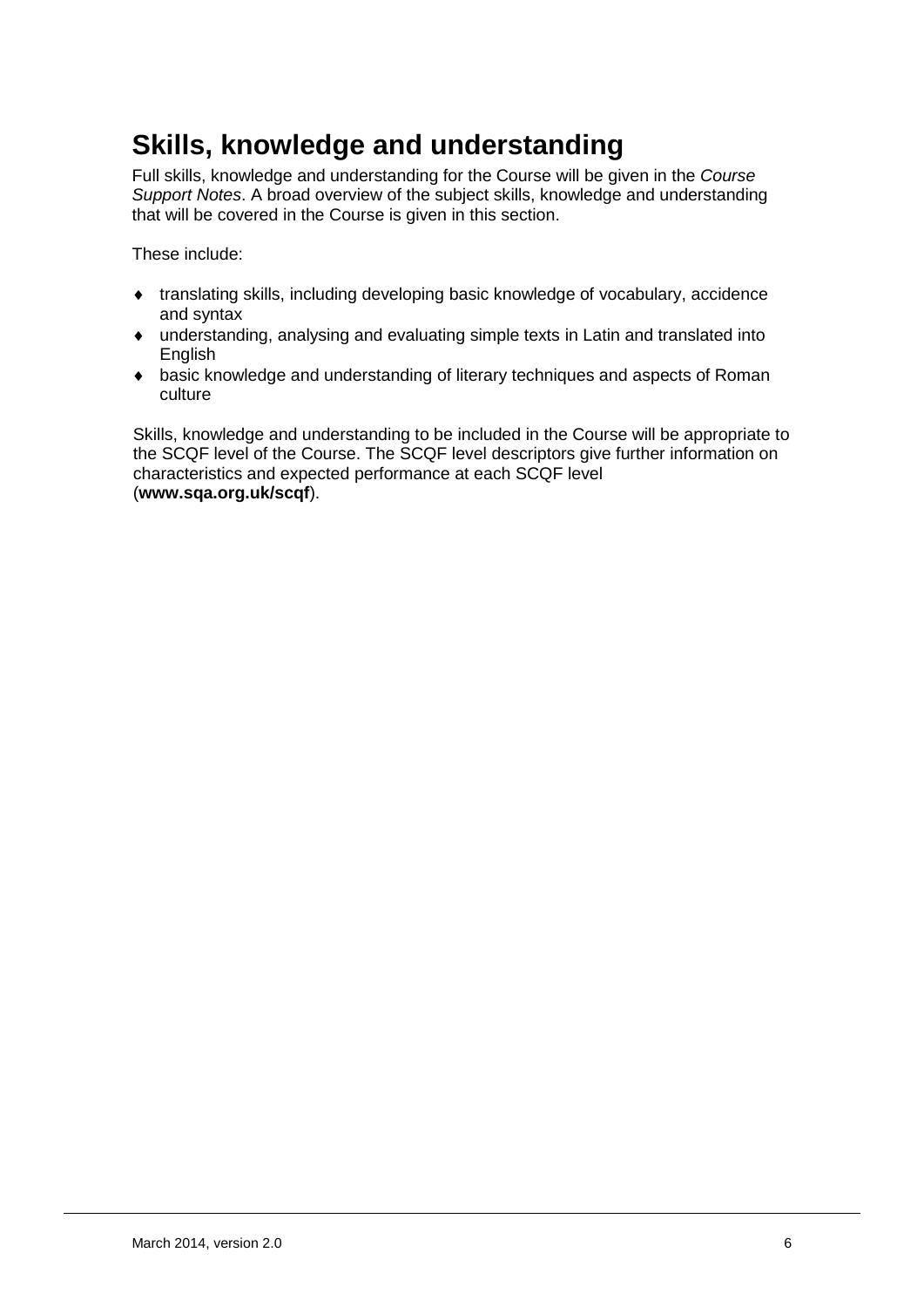## **Assessment**

Further information about assessment for the Course is included in the *Course Support Notes.* 

## **Unit assessment**

All Units are internally assessed against the requirements shown in the *Unit Specification*.

They can be assessed on an individual Unit basis or by using other approaches which combine the assessment for more than one Unit.

They will be assessed on a pass/fail basis within centres. SQA will provide rigorous external quality assurance, including external verification, to ensure assessment judgments are consistent and meet national standards.

The assessment of the Units in this Course will be as follows:

#### **Latin: Translating (National 3)**

Learners will be required to provide evidence of their language skills of translation from Latin into English. Learners will be required to convey overall meaning in the translation of at least one simple text by applying basic knowledge of simple vocabulary, accidence and syntax.

#### **Latin: Literary Appreciation (National 3)**

Learners will be required to provide evidence of the language skills needed to understand, analyse and evaluate at least two simple texts in Latin and translated into English. Learners will be required to demonstrate basic knowledge and understanding of literary techniques and aspects of Roman culture.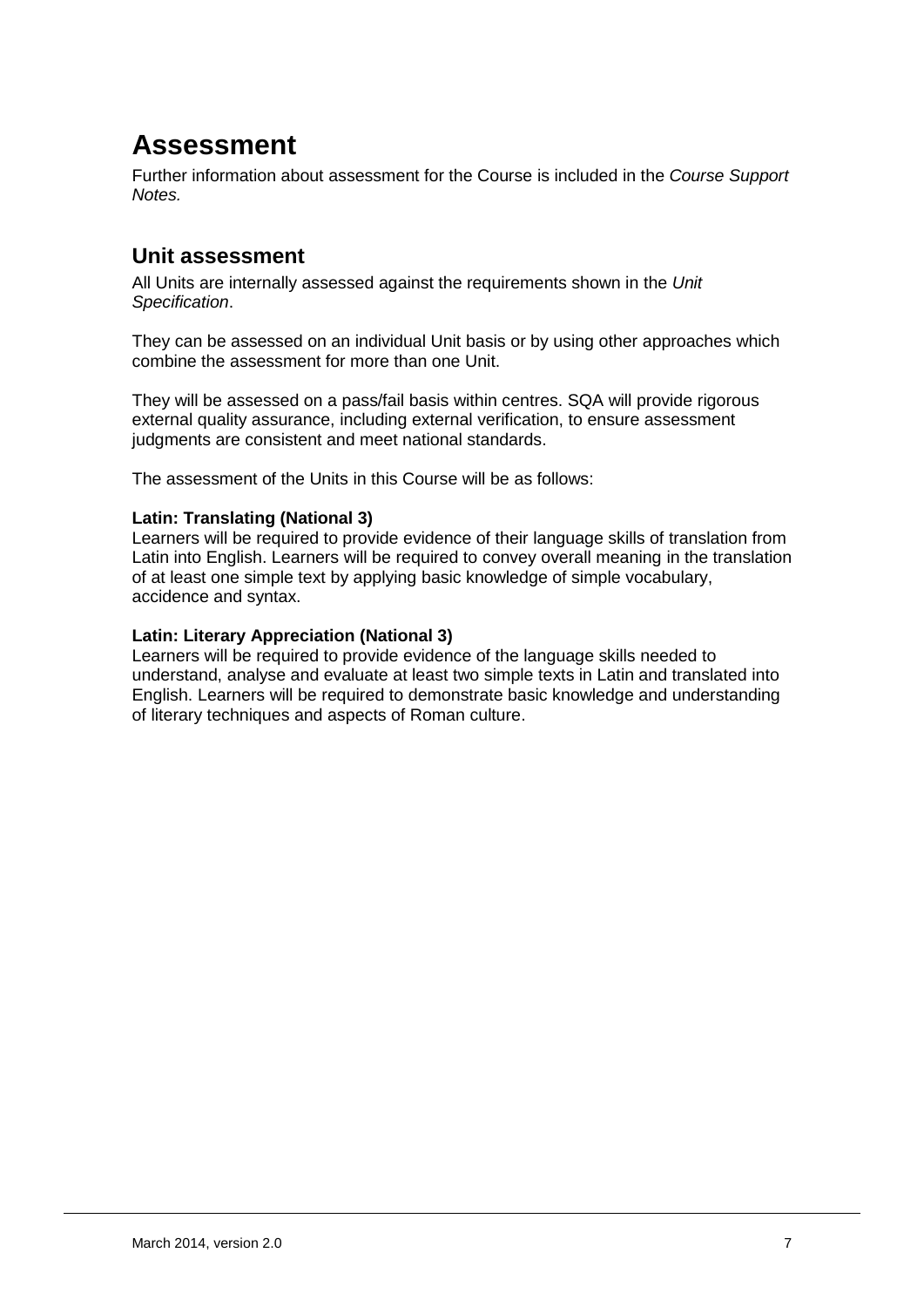## **Development of skills for learning, skills for life and skills for work**

It is expected that learners will develop broad, generic skills through this Course. The skills that learners will be expected to improve on and develop through the Course are based on SQA's *Skills Framework: Skills for Learning, Skills for Life and Skills for Work*  and drawn from the main skills areas listed below. These must be built into the Course where there are appropriate opportunities.

- **1 Literacy**
- 1.1 Reading
- **4 Employability, enterprise and citizenship**
- 4.6 Citizenship
- **5 Thinking skills**
- 5.3 Applying
- 5.4 Analysing and evaluating

Amplification of these skills is given in SQA's *Skills Framework: Skills for Learning, Skills for Life and Skills for Work*. The level of these skills will be appropriate to the level of the Course. Further information on building in skills for learning, skills for life and skills for work for the Course is given in the *Course Support Notes*.